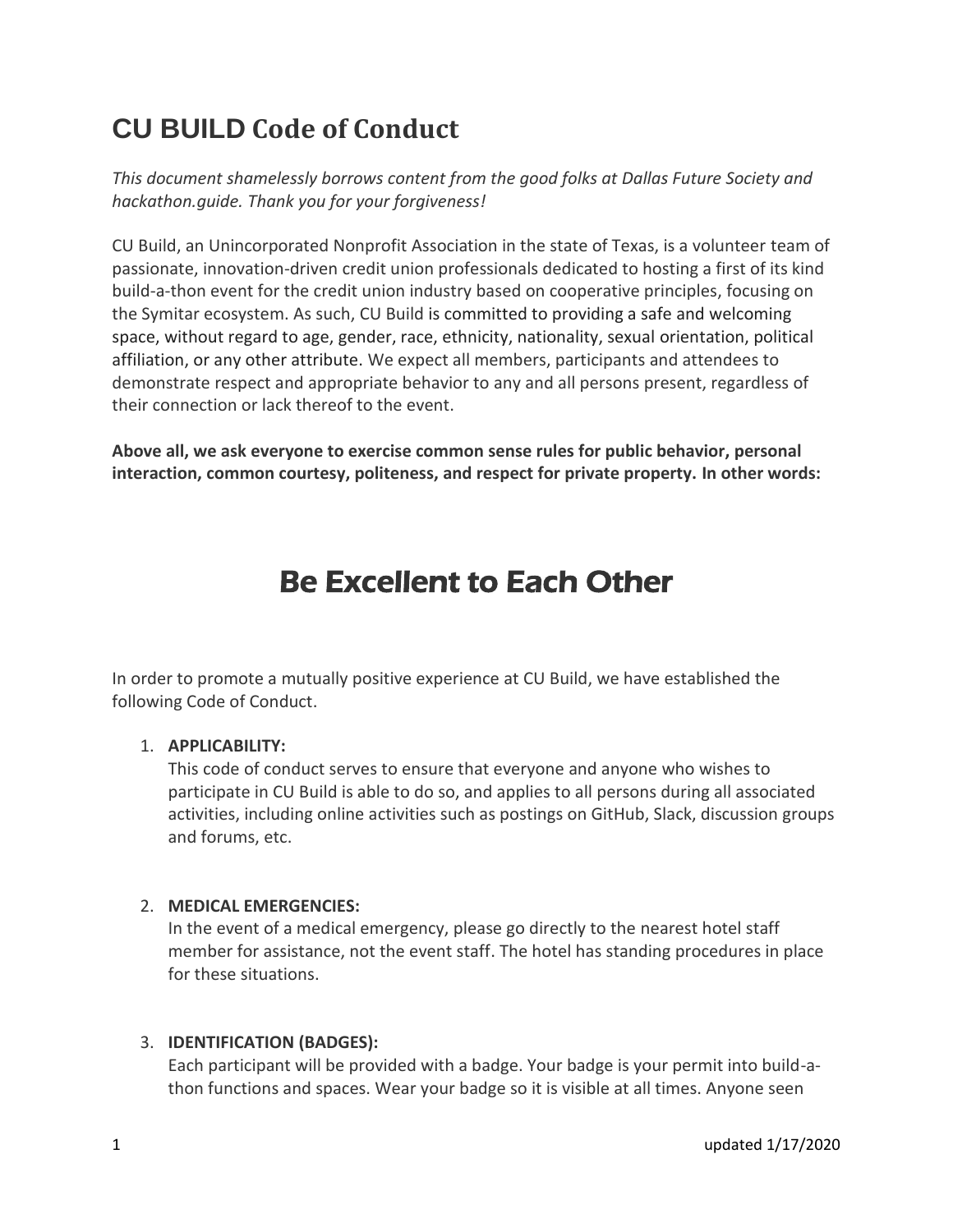without a badge in any of our function rooms will be asked to leave and retrieve their badge before returning. If you lose your badge, you may be required to pay for a replacement.

If you find someone's badge or lose your own badge, please contact a CU Build volunteer.

### 4. **SAFETY:**

We will not tolerate dangerous, illegal, or destructive behavior at the event. Please immediately report any incidents to a CU Build volunteer. Any members found to have participated in potentially dangerous, illegal, or destructive activity anywhere in or around the venue hotel will be asked to cease immediately and may be subject to the Consequences section listed below (see #14).

### 5. **MANNERS & ETIQUETTE:**

We expect all members to treat all people at the event with respect. The best way to do that is by exercising good manners and by being patient and polite. Please be aware of your tone of voice, body language, and behavior. In short, be polite and be nice.

Because CU Build involves the creation of distinct bodies of code (a.k.a. projects), you are expected to refrain from any and all intentional or unsolicited tampering with other teams' projects. *Failure to follow this directive will make you immediately subject to the Consequences listed below in Section #14.*

#### 6. **ANTI-HARASSMENT:**

We want everyone to have a great time, consequently we will not tolerate harassing or menacing behavior. Please report to a CU Build Volunteer any incidents of verbal or physical harassment including but not limited to:

- Inappropriate language or gestures such as suggestive, insulting, intimidating, demeaning, discriminatory, or offensive comments
- Unwanted physical or sexual attention
- Unwanted physical contact or proximity
- Threatening language or behavior

If you feel you or another member are being harassed, please do the following:

- Tell the individual that their behavior is inappropriate and ask them to stop
- If they don't stop, or you do not feel comfortable addressing them, then immediately contact a CU Build volunteer.
- Provide the CU Build volunteer with as much information about the incident as possible, including badge name (if available) and description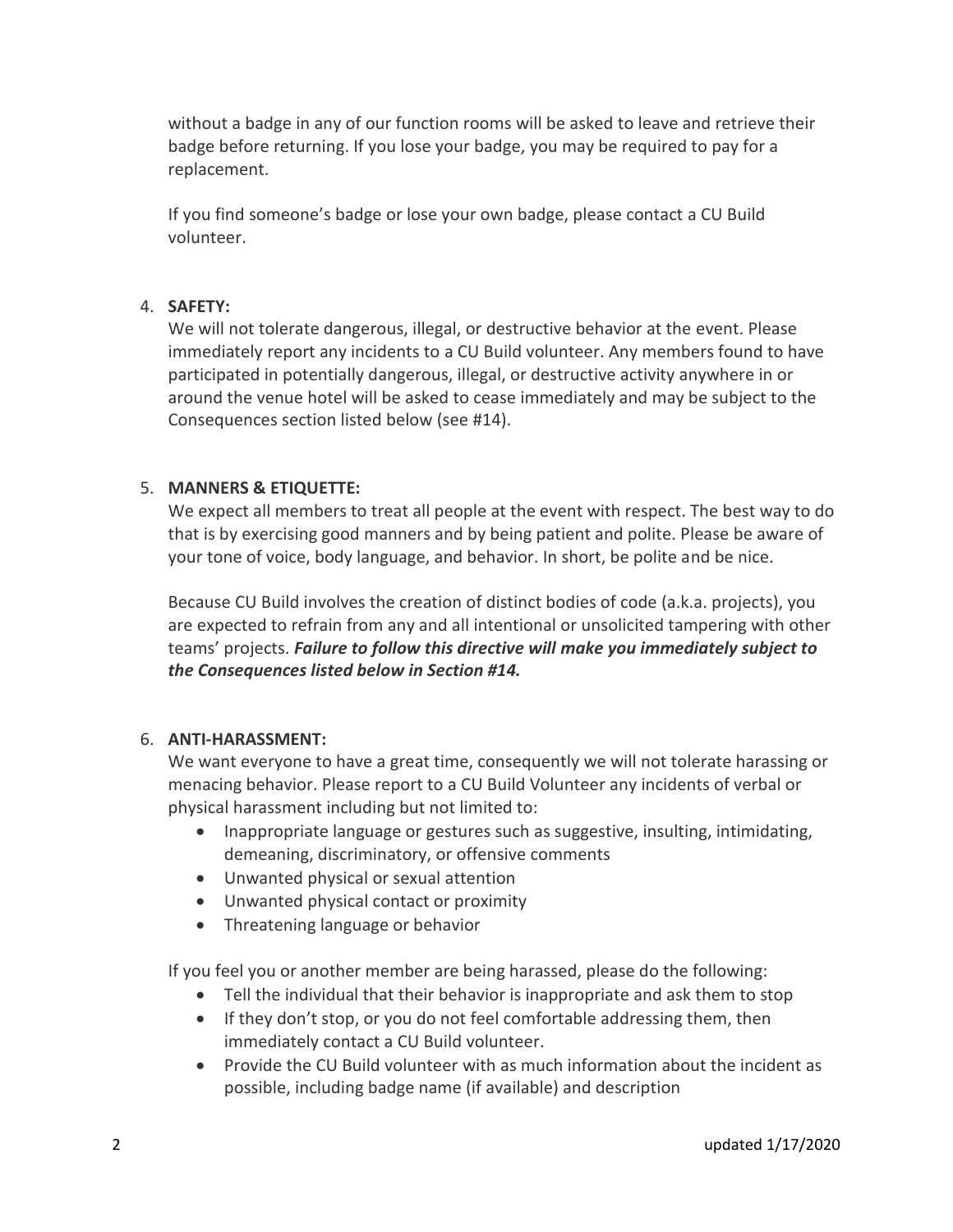The CU Build Committee and event leadership team will work to evaluate and address the incident as quickly as possible

*Advice - If someone asks you to leave them alone or tells you "no" or "stop", immediately acknowledge the request, walk away, and do not approach them again. This will stop most incidents from escalating and allow everyone to enjoy CU Build. Always remember your "good fun" might be another person's harassment.*

### 7. **ATTIRE:**

Dress comfortably, but in a manner consistent with Casual Day in any reasonable office environment. Jeans and T-shirts are fine, so long as they are in good repair and do not exhibit offensive language or graphics. Shoes must be worn at all times.

### 8. **OTHER HOTEL GUESTS:**

Please be considerate to all hotel guests. There may be other events going on at the hotel. Please treat non-build-a-thon guests with courtesy and deference. Do not disrupt other events that may be going on at the hotel. Please observe all rules posted by the hotel.

#### 9. **SMOKING & E-CIGARETTES:**

Smoking and use of e-cigarettes or similar devices of all kinds is prohibited in all areas of the hotel, including function rooms, sleeping rooms and hallways. Please obey the hotel's posted smoking policies in other areas in and around the hotel.

#### 10. **ALCOHOL:**

The legal drinking age in Texas is 21 years old. Any minors found in possession of alcohol or any adults found to be providing alcohol to minors will have their memberships revoked and be removed from the event. No exceptions. Please drink responsibly.

*Advice - If you have had too much, please get a room at the hotel, call a cab, or ask a sober friend for a ride.*

#### 11. **FOOD:**

No food or drink is allowed in any event space except what is provided by the hotel unless otherwise specified.

*Advice – Apart from the food and drinks CU Build is providing, the hotel has dining options including a restaurant and bar. Check them out or order in to your room if the provided food doesn't include what you want. If this still doesn't resolve your questions,*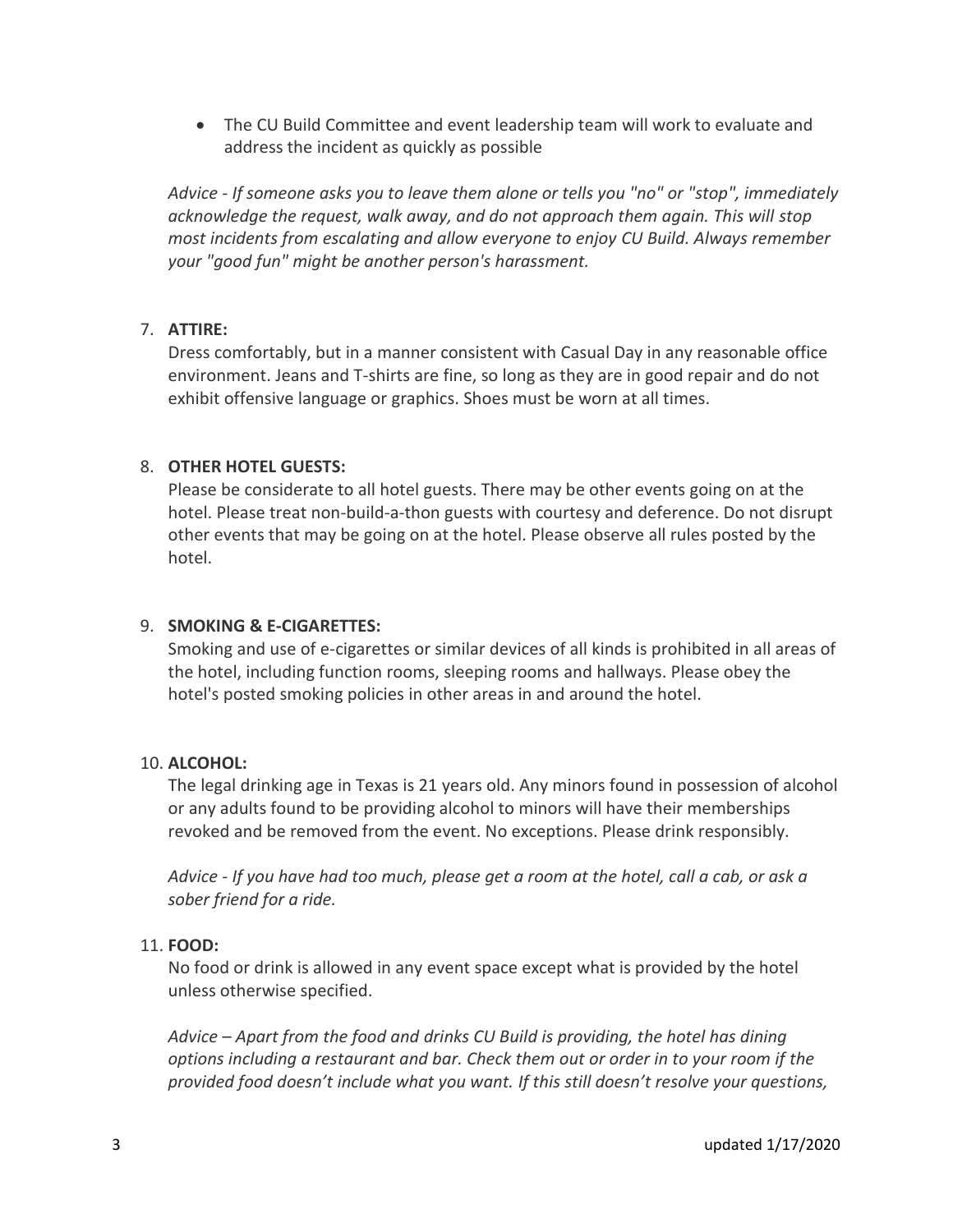*then know that you can bring in your own regular size candy bar or single serving bag of chips, but not a pizza. Again, please use common sense.*

#### 12. **HEALTH AND WELFARE (5-2-1):**

Not only for your own enjoyment of the event, but also for the enjoyment of your fellow developers, please follow the 5-2-1 rule: at least 5 hours of sleep a night, at least 2 nutritious meals a day, at least 1 shower a day.

Please minimize the use of colognes and perfumes. Many people are sensitive or allergic. Clean is the best smell of all.

#### 13. **WEAPONS:**

No one is allowed to carry any weapon that would be considered illegal in Texas. If you have a concealed carry/open carry firearms license, let us know so we can properly refer you to hotel security. Please use common sense.

#### 14. **CONSEQUENCES:**

The Officers of CU Build reserve the right to evaluate any and all potential Code of Conduct violations. Failure to adhere to this Code of Conduct may result in one or more of the following:

- Mediation with all parties involved by a CU Build Officer or designated representative
- Verbal warnings
- Revocation of badge and/or removal from hotel
- Reporting individual to hotel staff/security
- Reporting individual to local law enforcement
- Any other actions deemed appropriate by the CU Build Officer

#### 15. **EVALUATION OF CONDUCT VIOLATION CLAIMS:**

In all cases, the Officers of CU Build will strive to quickly and impartially evaluate all available facts in order to make a fair determination. Consequently, we reserve the right to investigate the circumstances of all accusations and apply the above list of consequences to individuals who we determine to be in violation of this Code of Conduct.

We recognize that some Code of Conduct violation accusations may be false either due to misunderstandings or malice. In cases of misunderstanding, we will strive to arbitrate an equitable resolution for all parties involved. Anyone we determine to have